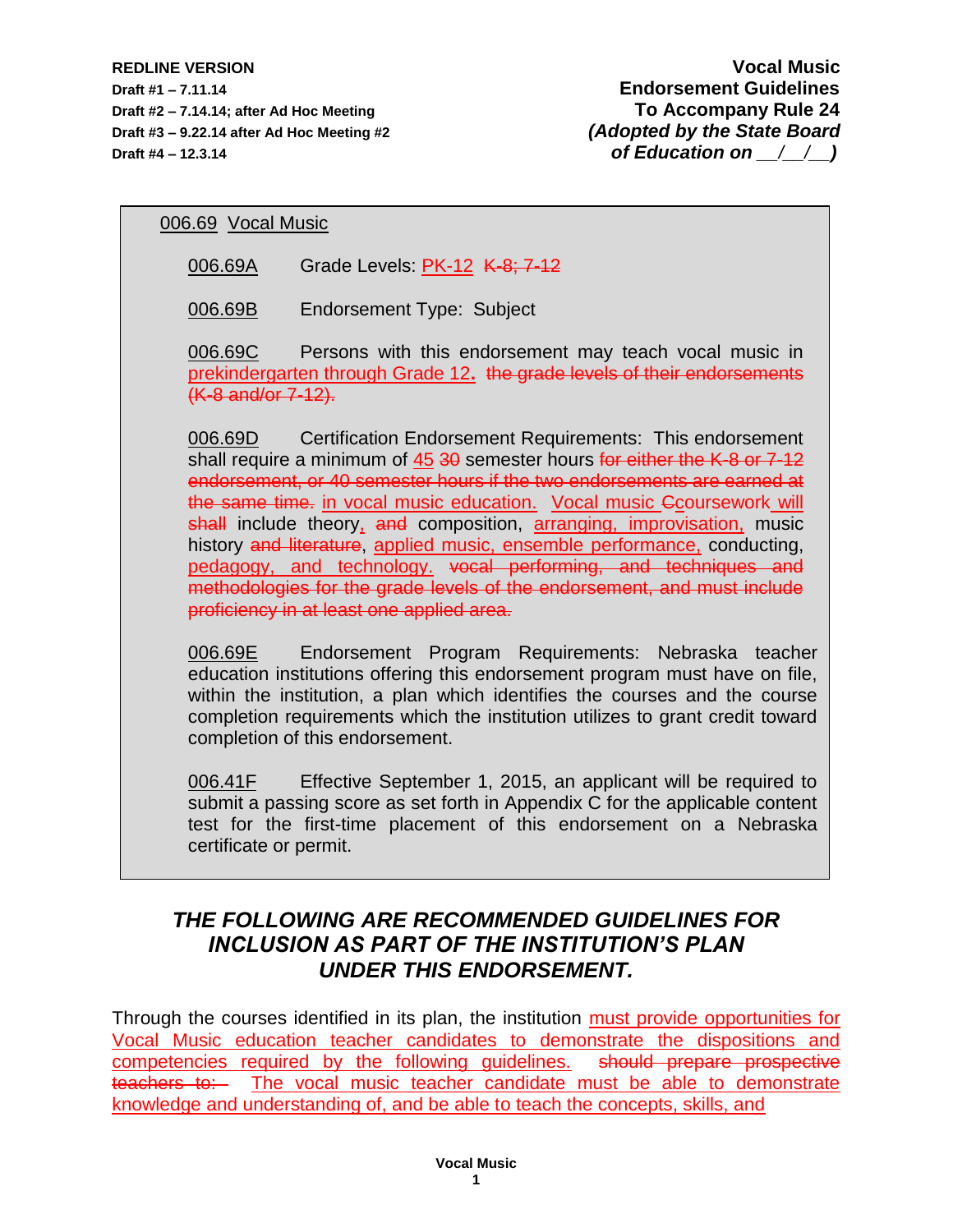**REDLINE VERSION Vocal Music Draft #1 – 7.11.14 Endorsement Guidelines Draft #2 – 7.14.14; after Ad Hoc Meeting To Accompany Rule 24 Draft #3 – 9.22.14 after Ad Hoc Meeting #2** *(Adopted by the State Board* **Draft #4 – 12.3.14** *of Education on*  $\left(\begin{array}{cc} 1 \end{array}\right)$ 

processes of the *Nebraska Fine Arts Standards: Music* as adopted by the Nebraska State Board of Education.

Standard 1. Conducting and Musical Leadership

The vocal music education teacher candidate must be a competent conductor, able to create accurate and musically expressive performances with various types of performing groups and in general classroom situations. Instruction in conducting includes score reading and the integration of analysis, style, performance practices, instrumentation, and conducting techniques.

Standard 2. Musical Creation and Adaptation

The vocal music education teacher candidate must compose, arrange, and improvise music.

The vocal music education teacher candidate must demonstrate ability to:

Element 1 create original music in a variety of styles and settings;

Element 2 arrange/adapt music from a variety of sources; and

Element 3 spontaneously create music in a variety of styles and settings.

Standard 3. Performance

The vocal music education teacher candidate must demonstrate abilities in solo and ensemble performance.

The vocal music education teacher candidate must:

Element 1 display technical skills for artistic self-expression in at least one major applied area; and

Element 2 understand and perform standard repertoire in a variety of ensemble settings.

Standard 4. Theory and History

The vocal music education teacher candidate must develop knowledge and skills pertaining to the structure, function and context of music.

The vocal music teacher education candidate must:

Element 1 apply analytical skills to a variety of styles and time periods through music theory and analysis; and

Element 2 possess understanding of music as an art form across various time periods and cultures through the study of music history and literature.

**Standard 5. Essential Teaching Competencies** 

The vocal music education teacher candidate must apply vocal music knowledge and skills in teaching situations; and integrate vocal music instruction within the context of PK-12 education.

The vocal music education teacher candidate must: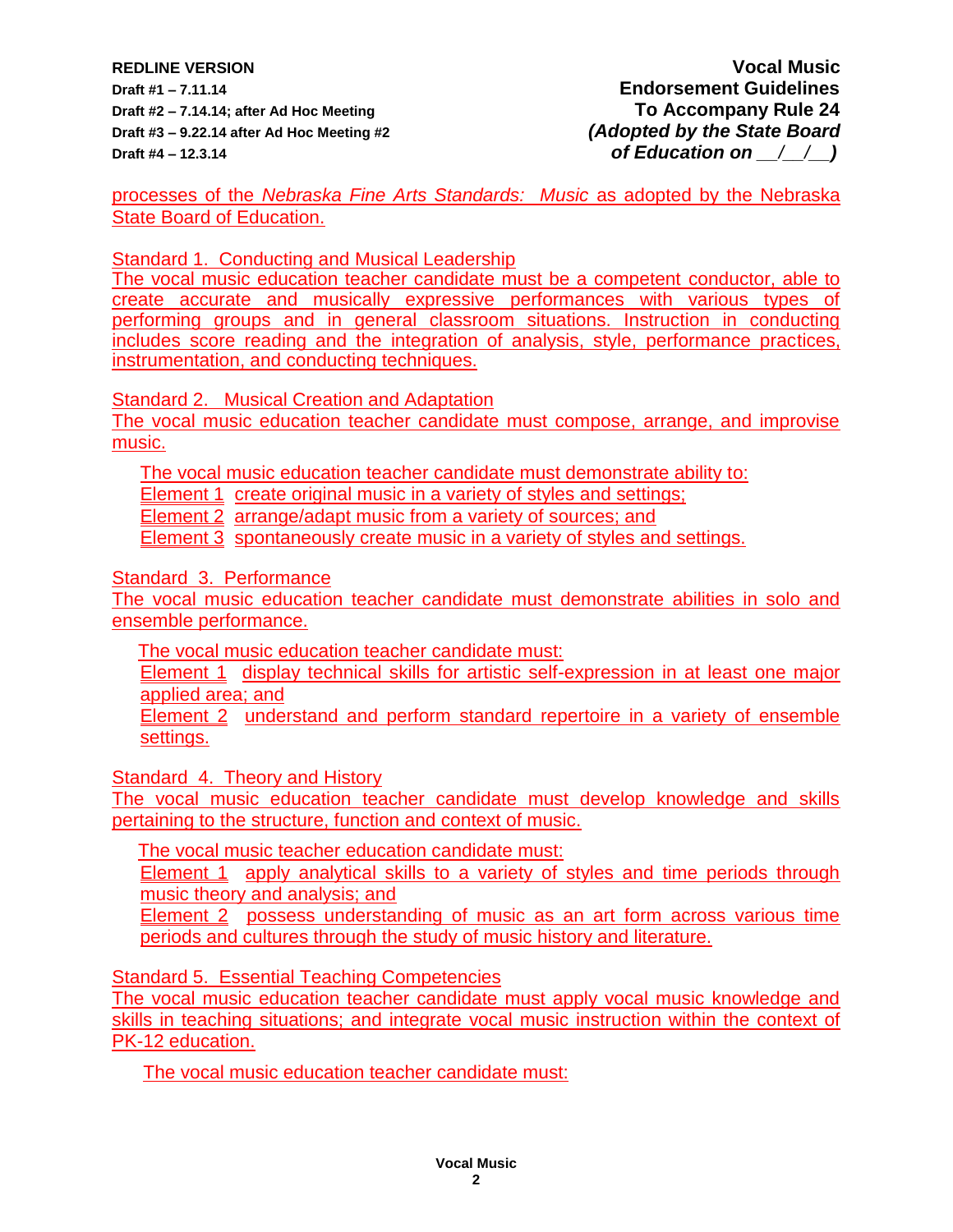**Draft #1 – 7.11.14 Endorsement Guidelines Draft #2 – 7.14.14; after Ad Hoc Meeting To Accompany Rule 24 Draft #3 – 9.22.14 after Ad Hoc Meeting #2** *(Adopted by the State Board* **Draft #4 – 12.3.14** *of Education on*  $\left(\begin{array}{cc} 1 \end{array}\right)$ 

Element 1 apply understanding of child growth and development and learning principles relevant to vocal music instruction;

Element 2 plan and deliver developmentally appropriate instruction utilizing relevant methods and materials to meet the diverse experiences and needs of the student;

Element 3 utilize effective classroom management and rehearsal techniques;

Element 4 apply vocal skills and pedagogy for effective student instruction:

Element 5 enhance classroom learning through the use of piano (may include other accompanying instruments);

Element 6 model and apply technology tools and resources that promote vocal music teaching and learning;

**Element 7** utilize formative and summative assessment to monitor student progress and evaluate instructional effectiveness and curriculum management; and

Element 8 use best practices and research-based data to inform curriculum development and continuous vocal music program improvement.

Standard 6. Professionalism

Vocal music education teacher candidates recognize they are lifelong learners and that learning is often collaborative. They demonstrate professional conduct and ethical practices, participate in professional development experiences specific to vocal music and vocal music education, draw upon vocal music education research to inform practice, continuously reflect on their own practice, advocate for vocal music education in schools and communities, utilize resources from professional vocal music organizations, and administer the vocal music program.

The vocal music education teacher candidate must:

Element 1 take an active role in professional growth by participating in professional development experiences that directly relate to the learning and teaching of vocal music;

Element 2 engage in continuous and collaborative learning that draws upon research in vocal music education to inform practice;

Element 3 utilize resources from professional vocal music organizations to advance their own development as a reflective practitioner;

Element 4 demonstrate an understanding of the administration and management of a successful vocal music program; and

Element 5 advance the profession by engaging in activities such as informed advocacy for vocal music education for all students and mentoring experiences in schools and communities.

Guidelines informed by National Association of Schools of Music (NASM) standards for music educators  $(2014).$ 

*NOTE TO NCTE MEMBERS: Please see 'Music Ad Hoc DISCUSSION NOTES' and 'Music Ad Hoc Committee Members', pages 5-7 of Proposed Music Field endorsement.*